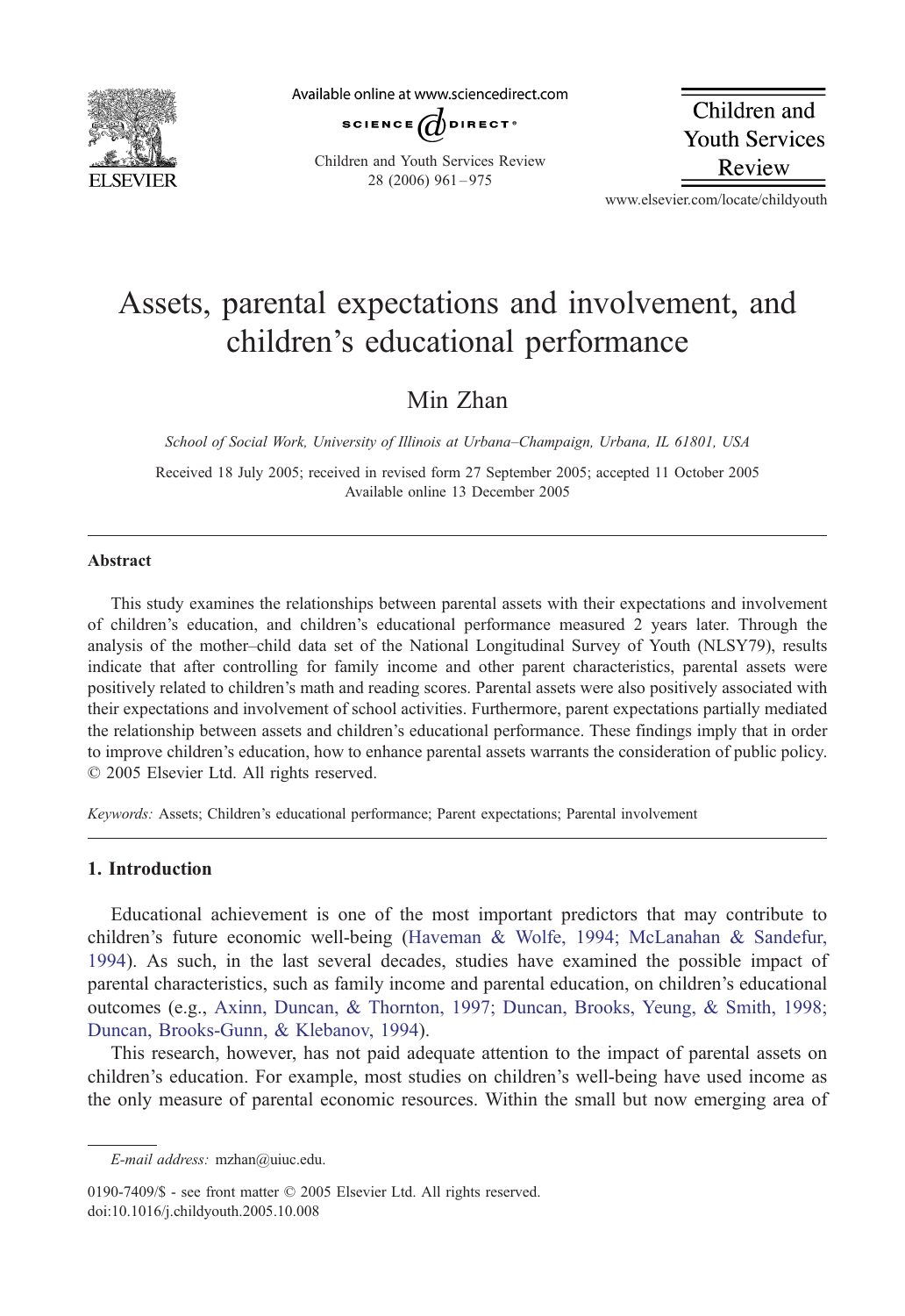wealth studies, income and assets are treated as two connected but distinct concepts (Oli[ver](#page-14-0) & Shapiro, 1995; Sherraden, 1991; Wolff, 1995). Empirical evidence is also generally supportive of the hypothesis that assets holding has independent effects (Pa[ge-Adams & Sherraden, 199](#page-14-0)7; Scanlon & Page-Adams, 2001). In addition, there are important distinctions between income and wealth when considering basic empirical patterns. For example, wealth inequality is generally more skewed than income inequality (W[olff, 2000\). G](#page-14-0)iven these considerations, it is important to examine the impact of parental assets as an independent indicator of household economic status.

Furthermore, theoretical perspectives have suggested that one of the important features of parental assets is that it may possibly first help enhance positive parental attitudes and behaviors, then leading, in turn, to positive intergenerational outcomes (Sh[erraden, 1991; Shobe & Pag](#page-14-0)e-Adams, 2001). Thus, in addition to investigating the direct effects of parental assets, it is also necessary to examine how parental assets affect children's schooling through parent attitudes and parenting practices.

To address these issues, this study aims to investigate the following two major research questions. First, what is the relationship between parent assets and children's educational performance, after controlling for income and other parental characteristics? Second, do parental expectations and involvement mediate the associations between parental assets and children's education?

# 2. Background: theory and past research

#### 2.1. Theory

A large body of work from an economic deprivation perspective suggests the importance of family economic resources in children's well-being (Be[cker, 1991, 1993; Becker & Tome](#page-13-0)s, 1986). Within this perspective, some scholars make a distinction between income and assets in terms of economic resources. For example, Sh[erraden \(1991\)](#page-14-0) highlights the importance of assets as more than a flow of income for current or deferred consumption. Assets are important because they can bring economic security, especially in times of hardship or economic stress. Perhaps more important, assets may provide a stake and position in the society, change the way people think, and expand the array of available opportunities (Oli[ver & Shapiro, 1995; Sherraden, 1991\).](#page-14-0)

Based on these arguments, assets may directly and indirectly enhance the welfare of offspring, which serves as a theoretical framework for this study. First of all, assets can provide economic security and also are an important cushion during economic crisis, thus possibly reducing negative effects of unanticipated income losses on children. Second, assets accumulation may help improve positive attitudes and behaviors, enhance future orientation, and help people make specific plans with regard to work and family (Di[Pasquale & Glaes](#page-13-0)er 1999; Rossi & Weber, 1996; Yadama & Sherraden, 1996). For example, Yadama and Sherraden found that savings and house values had positive links with attitudes and behaviors, such as prudence, efficacy, horizons, and connectedness. These attitude changes then may lead to other positive social, economic, and intergenerational outcomes (Sc[anlon 2001; Shobe & Pag](#page-14-0)e-Adams, 2001). Sh[obe and Page-Adams \(2001\)](#page-14-0) highlighted the independent and mediating role of future orientation. They suggested that assets might help people first shape hopes and plans, which in turn led to positive social and economic outcomes. According to this view, parents with assets may perceive a brighter future for their children than those who do not hold any assets. This may positively affect parenting behaviors and investment and thus affect children's educational attainment.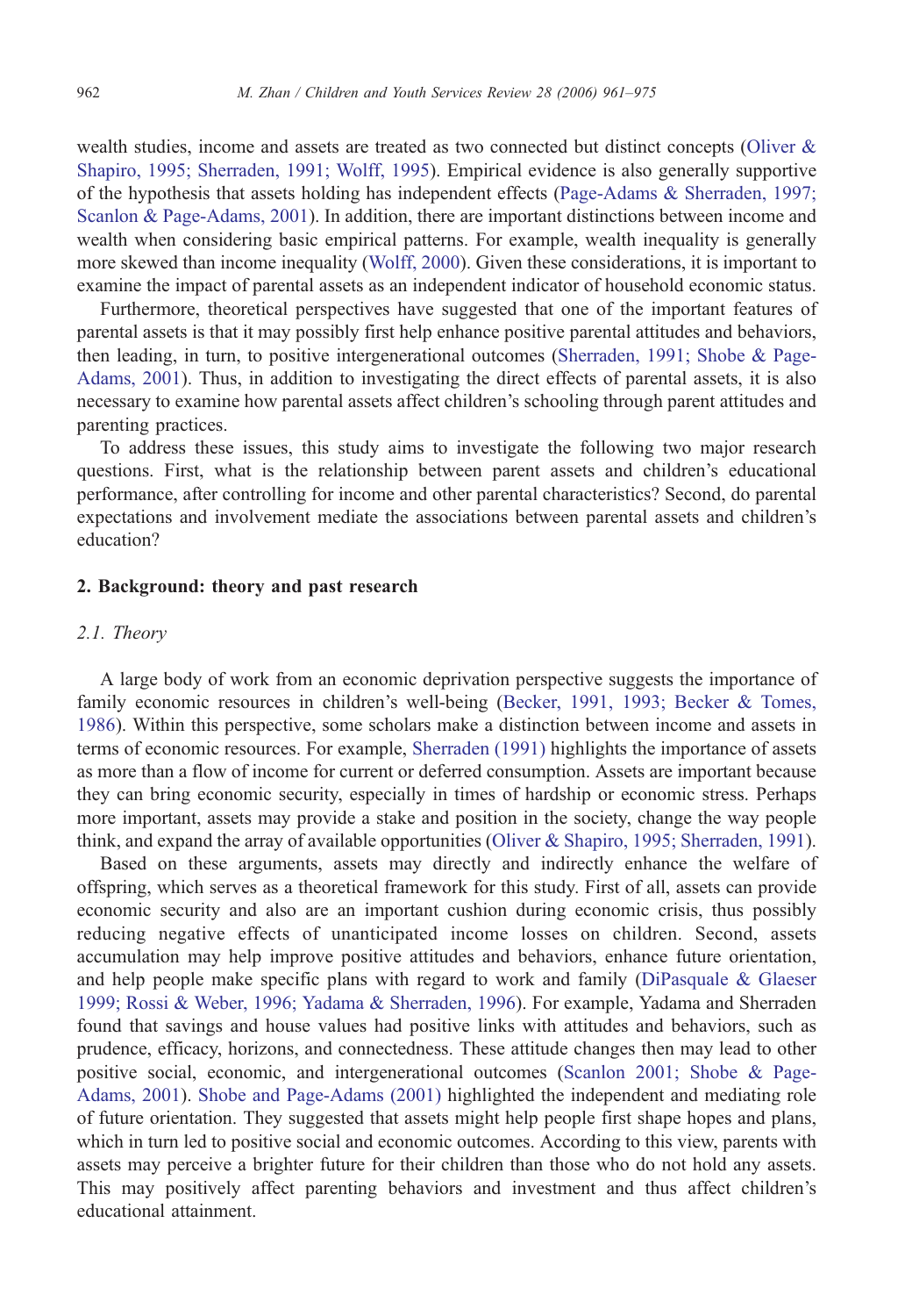# 2.2. Assets and children's education

In the last decade, as more attention has been given to wealth as an aspect of household economic status, some empirical studies have examined the impact of household wealth on children's education. These studies have focused on investigating direct effects of parental assets on children's well-being. For example, M[ayer \(1997\)](#page-14-0) found that investment income and inherited income explained more variance in children's educational test scores and achievement than did total family income. Studies also reported that children were more likely to graduate from high school if they lived in households where parents were homeowners (Aa[ronson, 200](#page-13-0)0; Green & White, 1997; Kane, 1994).

Several recent studies have examined possible independent and distinct effects of assets from income on children's education. For example, Co[nley \(2001\)](#page-13-0) indicated that parental net worth had a strong effect on the postsecondary schooling of children–net of income and other measures of socioeconomic background. W[illiams \(2004\)](#page-14-0) found that, controlling for many other factors, parental wealth (net worth, account ownership and stock/IRA ownership) was positively associated with educational achievement of children. Williams also found that the effects occurred even among very income-poor families. Similarly, Zh[an and Sherraden \(2003\)](#page-14-0) found that low-income single mothers' assets (home ownership and savings) were positively associated with children's educational attainment. Furthermore, this study found that income was associated with educational achievement when assets were not in the model; however, the relationship between income and children's education disappeared when assets were included.

#### 2.3. Parental expectations and children's education

Parents with higher expectations for their children are more likely to set higher standards for their children's schooling and social functioning than parents with lower expectations. They are also more likely to transmit the values of doing well in school and of getting along well with teachers and peers. Consequently, as conceptualized in some literature (Re[ynolds & Lee, 199](#page-14-0)1; Reynolds & Walberg, 1992), parent expectations may be viewed as a dimension of the home environment that directly as well as indirectly influences children's behaviors and achievement.

Empirical literature provides consistent support for the positive relationship between parent expectations or aspirations toward their children and their children's educational achievement (A[xinn et al., 1997; Furstenberg & Hughes, 1995; Hanson, McLanahan, & Thomson, 199](#page-13-0)7; Reynolds & Gill, 1994; Smith, Beaulieu, & Seraphine, 1995). For example, the study by Smith et al. (1995) found that parental expectation of their children's college attendance was a strong and positive predictor of actual subsequent college attendance of their children across urban, suburban, towns, and rural areas. Fu[rstenberg and Hughes \(1995\)](#page-13-0) found similar results among African-American teenage mothers and their children.

In most of these studies, parent expectations and aspirations are viewed as independent traits. The influence of parental assets on their expectations and the mediating effects of expectations on the link between parent resources (especially parental assets) and children's well-being have rarely been examined.

## 2.4. Parental involvement and children's education

Studies have suggested that parental involvement of children's activities may signal the route through which a parent's skills and motivations are transferred to children and should be positively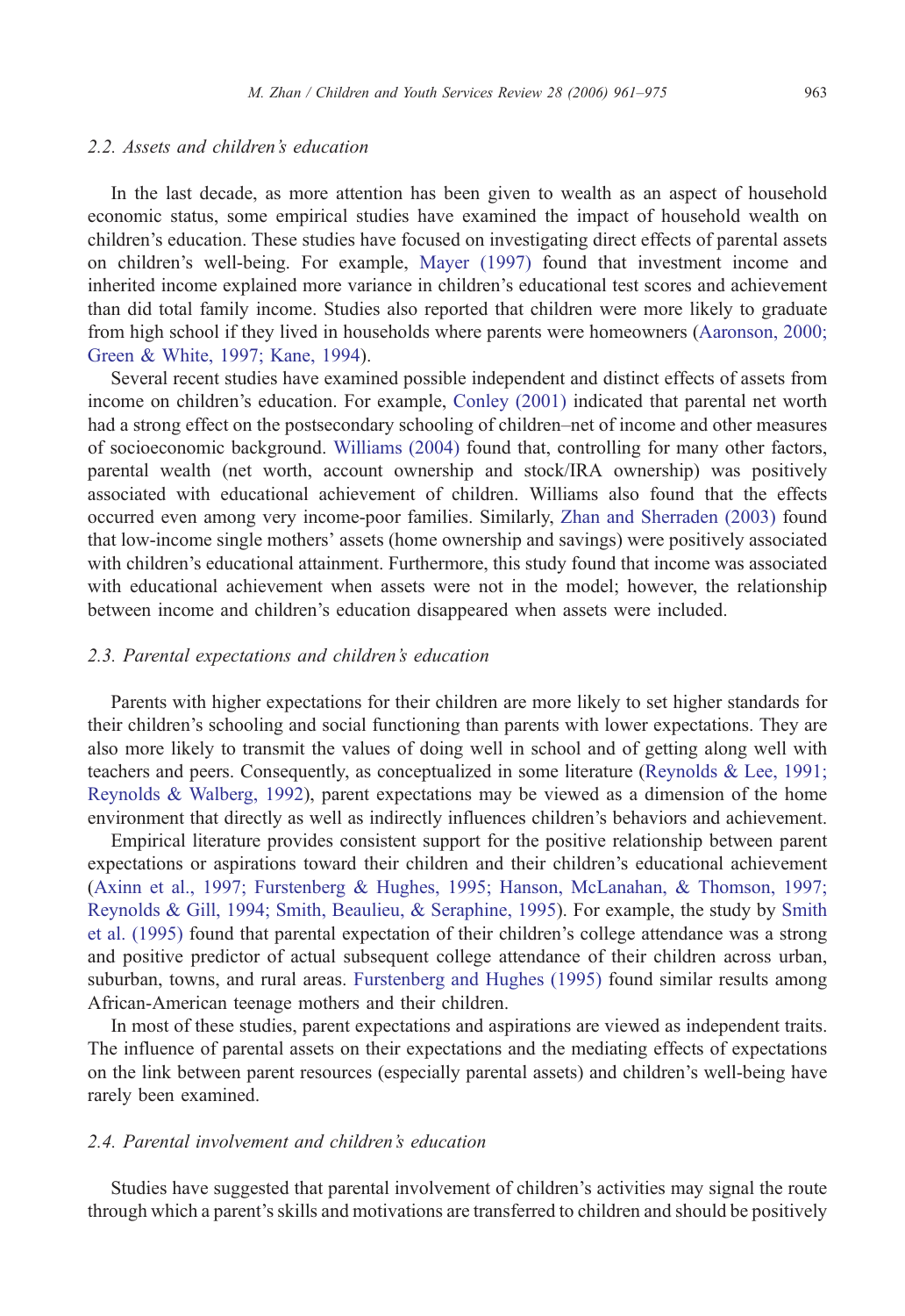associated with children's cognitive and other development (Be[cker, 1993; Hill & O'Neill, 1994\).](#page-13-0) Findings from empirical studies, however, are not consistent. Recent studies indicate that while overall it appears that parent involvement in school was associated with academic outcomes, parent involvement in the home was not (Ba[rnard, 2004; als](#page-13-0)o see a recent meta-analysis by Fa[n](#page-13-0) & Chen, 2001). The different operational definitions of parental involvement in these studies may partially contribute to the inconsistent findings (Fa[n & Chen, 2001\).](#page-13-0)

Several studies have also noted the differential effects of parental expectations and parenting behaviors on children's education. They indicated that parental expectations and attitudes, rather than specific behaviors such as involvement in school activities, better explained children's academic outcomes (Fa[n & Chen, 2001; Reynolds & Gill, 1994\).](#page-13-0)

# 2.5. This study

Using a nationally representative sample, this study examines how parental assets of a group of children affect parent expectations and involvement at school and at home, and children's academic achievement measured 2 years later. Through longitudinal data analyses, this study will contribute to the literature by specifying the relationship between parental assets and children's academic outcomes, and by investigating possible mediating effects of parental expectations and involvement on the relationships between parental assets and other parental characteristics with children's educational performance.

# 3. Data and methods

#### 3.1. Sample

Data were extracted from the mother–child data set of the National Longitudinal Survey of Youth (NLSY79). In 1979, 12,686 individuals between 14 and 22 years of age, including an oversample of minority and economically disadvantaged white youth, comprised of the original NLSY. From 1979 through 1994, respondents were interviewed annually and interviewed biennially thereafter. In 1986 and every 2 years afterwards, a number of assessments were administered to the original female participants and to their biological children. By 2000, 11,205 children were born to the 6283 NLSY female respondents (Ce[nter for Human Resourc](#page-13-0)es Research, 2001).

The study sample included children who were between the ages of 5 and 12 years in 1998 and resided with their mother in survey years 1998 and 2000. Data related to parental assets, expectations and involvement, and other parent characteristics are from survey year 1998, and data on children's academic performance are from year 2000 when these children were between 7 and 14 years old. To meet the assumption of statistical independence, one child was randomly selected from families who had more than one children who met the selection criteria. After listwise deletion of cases with missing data, the final sample included 1370 children.

# 3.2. Measures

#### 3.2.1. Parental assets

The independent variable, parental assets, was measured as the values of net worth in 1998. Net worth was calculated by subtracting total value of debts (debts of home, business, credit card and others) from total values of assets (assets of home, business, bank accounts, real estate,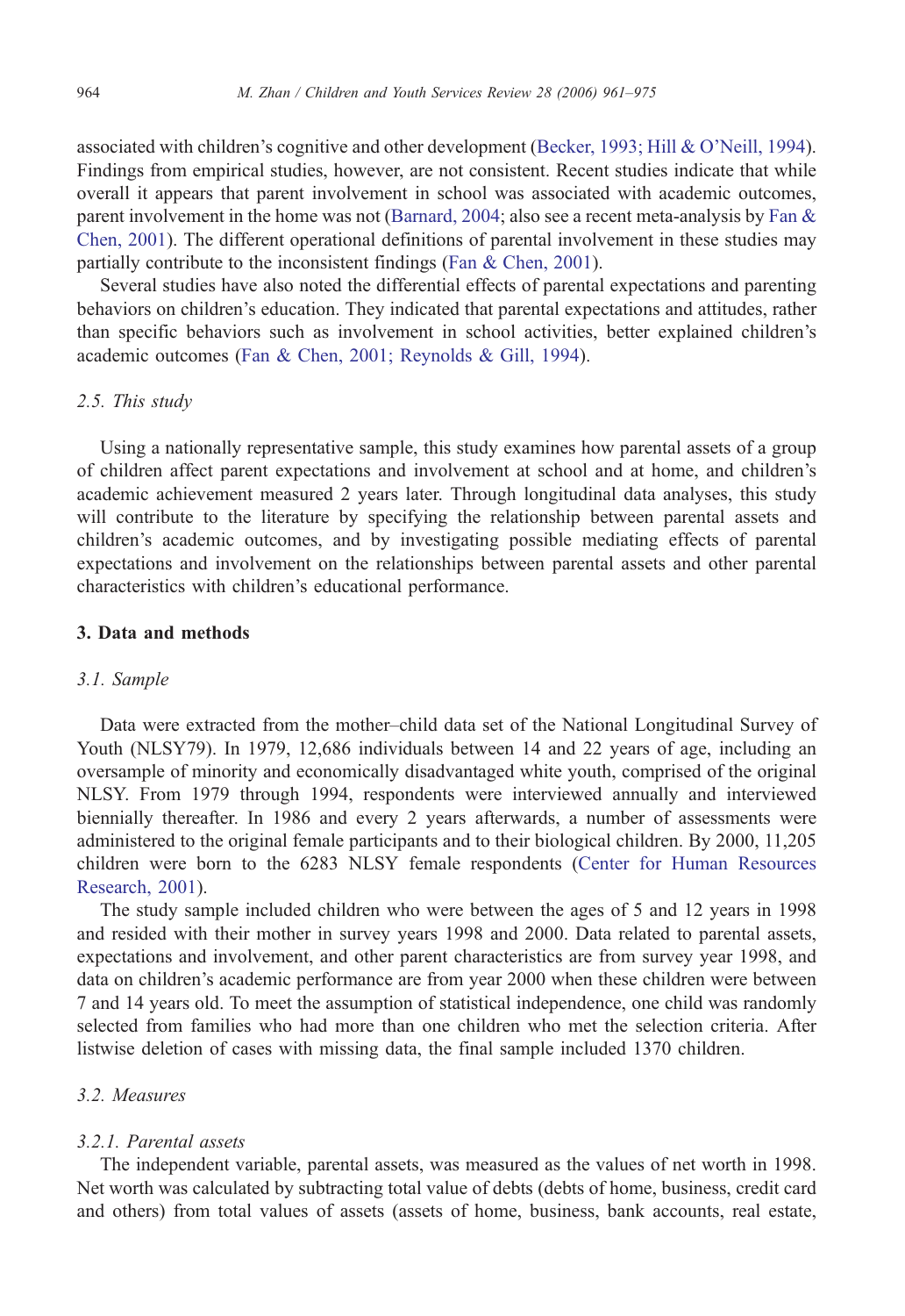stocks, and all other assets). Because the distribution of this variable was quite skewed, the natural log of this measure plus a constant was used in regression models.

## 3.2.2. Parental expectations and involvement

One possible mediating variable, parental expectations, was measured by the mother's response to the question, "Looking ahead, how far do you think (your child) will go in school?" Measurements ranged from one "Leave high school before graduation", to five, "Take further training after college". Because the distribution of this variable approached normality with a slight negative skewness  $(-0.58)$ , it was treated as a continuous variable in the analyses.

Another possible mediating factor, parental involvement, was measured with two variables, parent involvement of school activities and parent supervision of children's homework at home. Parent involvement of school activities was measured by asking children that in the first half of the school year, how many times that either of their parents attended school meeting, spoke to teacher and counselors, attended school events, and volunteered at school. Responses for these questions ranged from  $0 =$  Never to  $4 =$ Once a week or more. A composite variable was created by adding these items together (scores ranged from 0 to 16,  $\alpha = 0.66$ ). Because the distribution of this variable approached normality with a slight positive skewness (0.68), it was treated as a continuous variable in the analyses.

Parent supervision of child's homework at home was measured by asking children that how often their parent(s) checked on whether they had done their homework and how often their parents helped with their homework. Responses ranged from  $0 =$ Never to  $5 =$ Everyday. A composite variable was created by adding these 2 items together (scores ranged from 0 to 10,  $\alpha$  = 0.69). Because the distribution of this variable approached normality with a slight negative skewness  $(-0.88)$ , it was treated as a continuous variable in the analyses.

#### 3.2.3. Children's academic performance

The dependent variable in this study, a child's academic performance in 2000, was measured with his/her Peabody Individual Achievement Test (PIAT) math scores and PIAT reading scores. Both PIAT math and reading tests were given to all children between the ages of 5 and 14 in NLSY.

#### 3.2.4. Control variables

Because of their potential influence on the outcome of interest, several demographic, social and economic variables of parents and children are included in the analysis as control variables. The inclusion of these variables will help eliminate omitted variable bias and possible alternative explanations of variance in the dependent variables.

The demographic characteristics of parents in 1998 included mothers' age, race, marital status, educational status, annual work hours, number of children in households, and total family income. Marital status was dummy coded into two groups: those who were married were coded as 1, and those who were not married were coded as 0. Race was dummy coded (White, African-American, and others), and White was the reference group in the regression analyses.

Mother's education in 1998 was coded as a nominal variable with four categories: less than high school degree  $\leq 12$  years of education), high school degree (12 years of education), some college education ( $> 12$  years of education but  $< 16$  years of education), and Bachelor's or above education ( $\geq$  16 years of education). This variable was dummy coded in multiple regressions, with less than a high school degree being the reference group.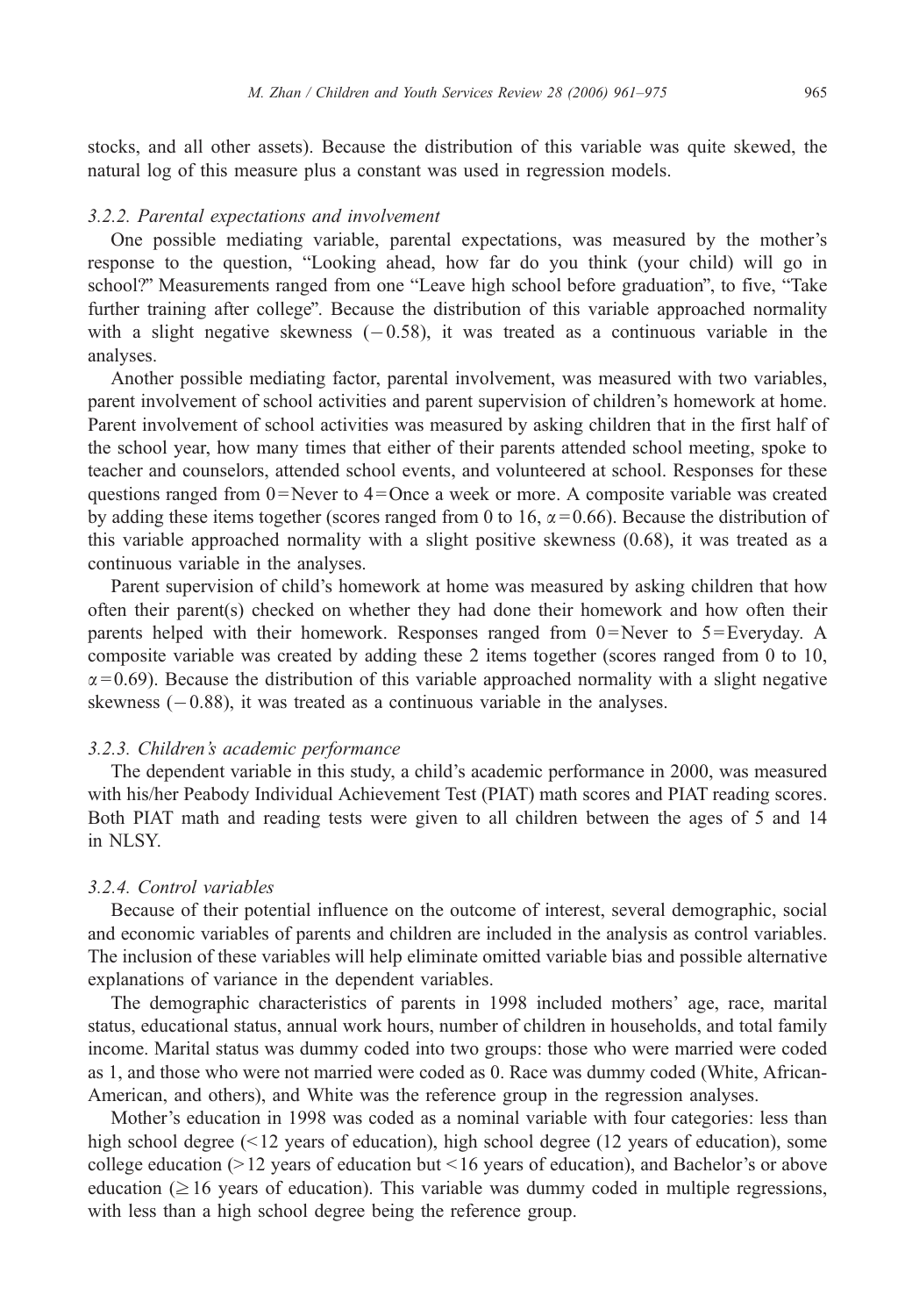Table 1

Means or percentages for the study variables

| Variables                                                 | $N = 1370$         |  |
|-----------------------------------------------------------|--------------------|--|
|                                                           | Mean or percentage |  |
| Parent characteristics                                    |                    |  |
| Mother's age                                              | 38.7               |  |
| Number of children in households                          | 2.4                |  |
| Race/ethnicity (mothers)                                  |                    |  |
| White                                                     | 69%                |  |
| African-American                                          | 25%                |  |
| Others                                                    | 6%                 |  |
| Marital status                                            |                    |  |
| Married                                                   | 67%                |  |
| Not married                                               | 33%                |  |
| Education (mothers)                                       |                    |  |
| Did not complete high school                              | 8%                 |  |
| Completed high school or GED                              | 42%                |  |
| Some college education                                    | 27%                |  |
| Completed 4-year degree or more                           | 23%                |  |
| Mother's annual work hours                                | 1521               |  |
| Log total household income                                | 10.7               |  |
| Log net worth                                             | 11.9               |  |
| Child characteristics                                     |                    |  |
| Age                                                       | 11                 |  |
| Gender                                                    |                    |  |
| Male                                                      | 49%                |  |
| Female                                                    | 51%                |  |
| Mediator variables                                        |                    |  |
| Mothers' expectations (range $1-5$ )                      | 3.8                |  |
| Parental involvement of school activities (range $0-16$ ) | 6.9                |  |
| Parental supervision of homework (range $0-10$ )          | 7.3                |  |
| Dependent variables                                       |                    |  |
| PIAT math scores                                          | 48                 |  |
| PIAT reading scores                                       | 49                 |  |

Total family income was a continuous variable summing all sources of income from household members. To correct for short-term fluctuations in income that were due to shocks such as unemployment or windfall, total family income was measured with the average total family income over the past  $5$  years (1994–1998), which is a proxy indicator of "permanent income" (Bl[au, 1999; Mayer, 1997\). B](#page-13-0)ecause the distribution of this variable was skewed, the natural log of this measure was used in regression models.

Controls of children's characteristics include his/her gender (female =  $1$ , male =  $0$ ) and years of age.

#### 3.3. Analysis

In order to examine the associations between parental assets and children's academic performance and the possible mediating effects of parental expectations and involvement, a series of OLS regression models were estimated. Following the recommendation of Bar[on an](#page-13-0)d

<span id="page-5-0"></span>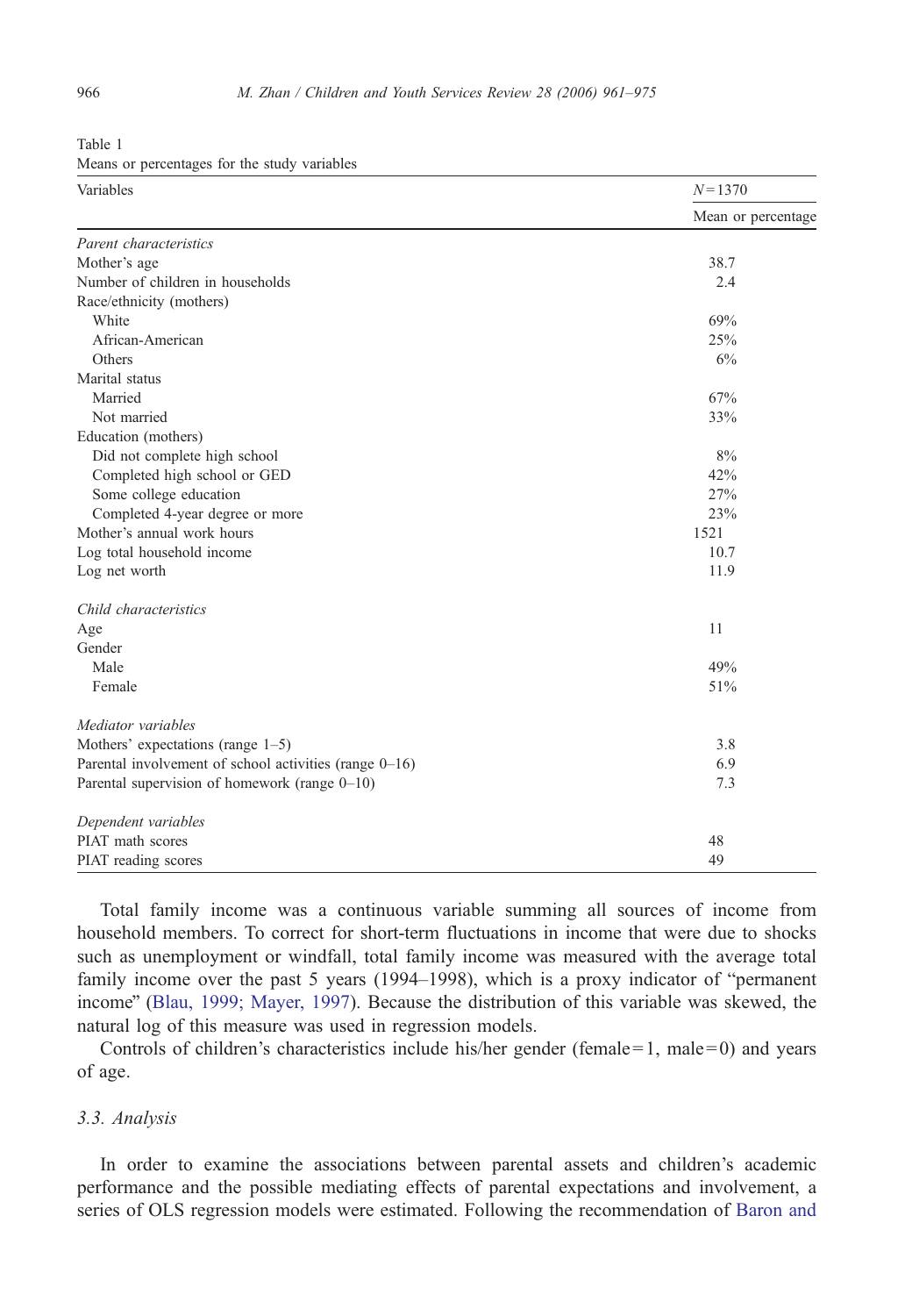Kenny (1986), four assumptions need to be met to establish mediation. First, the independent variable must directly affect the dependent variable. Second, the mediator must affect the dependent variable. Third, after controlling for the mediator, the relationship between independent and dependent variables must be removed or reduced. Finally, the independent variable must directly affect the mediator.

Thus, the following data analyses were proceeded to test these assumptions. First, children's math and reading scores were regressed on control variables and parental assets (to test assumption 1). Second, parental expectations and involvement were entered sequentially into the regression model on the dependent variables that were conducted in the first step (to test assumptions 2 and 3). Third, parental expectations and involvement were regressed on assets and control variables (to test assumption 4). For a variable to mediate the relation between parental assets and children's academic performance, assets must be related to the mediator and to the dependent variables. The mediator must be associated with children's educational performance. Furthermore, when the mediator is added to the model, the associations between assets and children's test scores must be eliminated or reduced significantly.

# 4. Results

#### 4.1. Sample characteristics

A demographic and socioeconomic profile of parents and children is given in Ta[ble 1. Of](#page-5-0) the 1370 mothers in 1998, 69% were White, and 25% were African-Americans. Their average age was about 39 years old, ranging from 35 to 43 years old. On average they had 2.4 children. About 67% of these mothers were married. Further analysis indicates that among the 33% of the single mothers, about 10% were never-married ones.

Ta[ble 1](#page-5-0) shows that about 8% of the mothers had a less than high school degree, 42% had a high school degree, 27% had some college education, and 23% had a Bachelor's degree or above education. Their average annual work hours in 1998 were 1521 h. The mean household income of the sample over the past 5 years was \$56,766 (median was \$41,000). The mean household net worth was \$102,018 (median was \$43,500). Further analysis indicates that about 16% of the families had negative or zero net worth. About specific asset ownership, about 82% owned cars, 66% owned savings account, 64% had home ownership, 19% had IRAs or Keough plans, and 16% had stocks/bonds/mutual funds.

The mean value of mothers' expectations regarding their children's educational achievement was 3.8, which is approximately equivalent to graduation from college. Specifically, about 12% of mothers expected their children to finish high school, 17% expected their children to get some college education, 52% expected them to graduate from college, and 19% to take further education after college. The average value of parent involvement of school activities was about 6.9, and the average time that parents spent on homework supervision was about 7.3.

Turning to children's characteristics, 51% of them were female children, and their average age was 11 years old. On average, their PIAT math score was about 48, and PIAT reading score was about 49.

#### 4.2. Assets and children's education

Regression models have been executed in which two indicators of children's educational achievements, PIAT math and reading scores, were regressed on the control variables and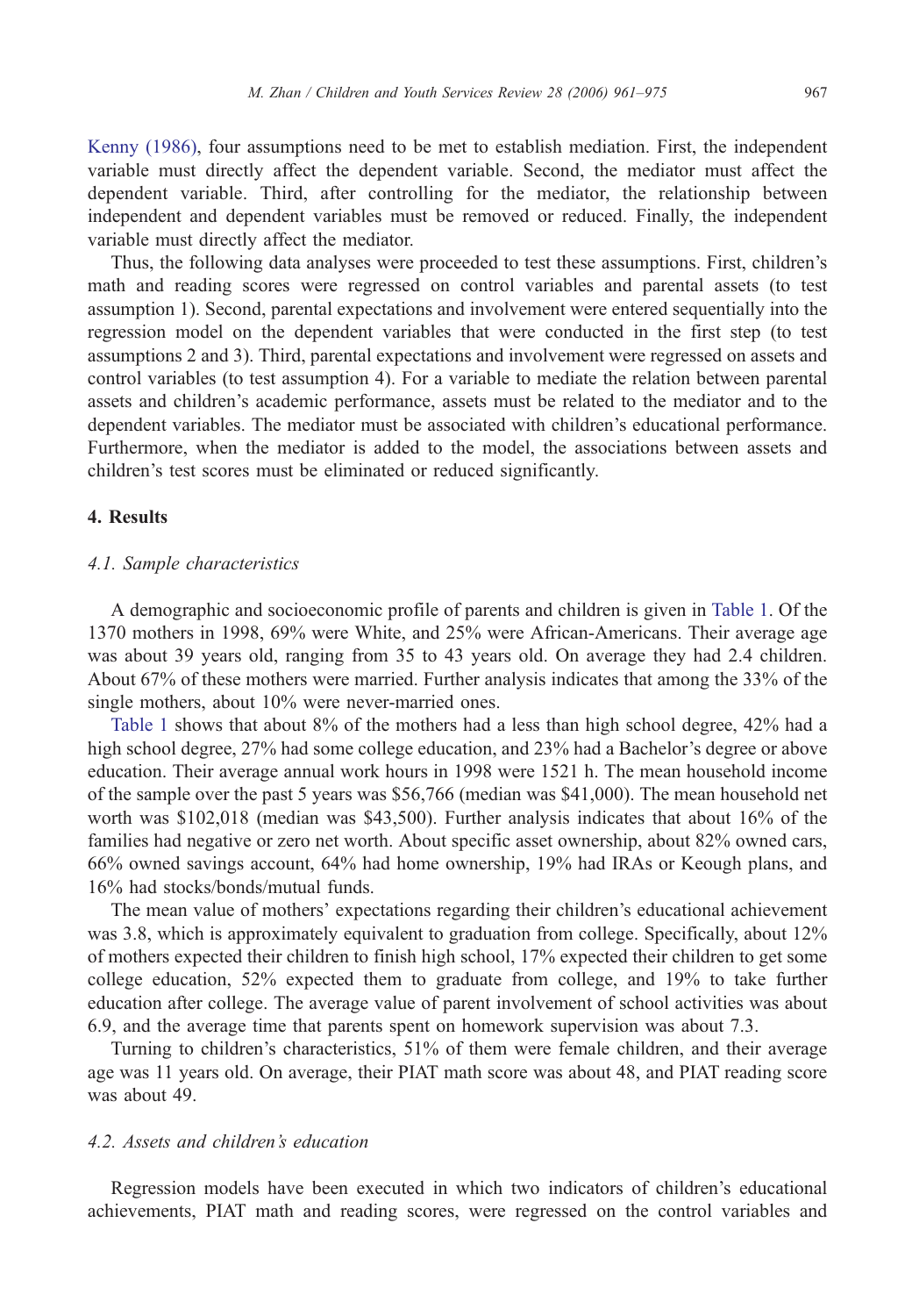Table 2

Variables Reading score Reading score Reading score Reading score Mothers' age  $0.15$  0.28\* Mothers' race/ethnicity (White) African-American  $-4.05**$  $-4.27**$ Other  $1.96$   $-3.73***$ Marital status of parents (Not married) Married 0.33 0.96 Number of children in household  $-0.51$  $0.51$   $-0.30$ Mothers' education (Less than high school degree) High school graduates 3.24\*\*\* 3.67\*\*\* 3.67\*\*\* Some college education 6.51\*\* 6.51\*\* Bachelor's degree or above 9.04\*\* 9.04\*\* 9.04\*\* 9.968\*\* Mother's work hours  $-0.0002$  $-0.0004$ Children's age  $4.61**$   $4.44**$   $4.61**$ Gender of children (Male) Female  $-$ 0.84 0.93 Log of household income  $0.80^*$  1.10\*\*\*<br>
Log of parental net worth  $1.87^{**}$  1.53\*\*\* Log of parental net worth  $R^2$ .  $R^2$  0.50 0.51 Adjusted  $R^2$  0.50<br>  $F$  90.7<sup>\*\*</sup> 90.7<sup>\*\*</sup> 94.5<sup>\*</sup> F 90.7\*\* 94.5\*\* 94.5\*\*  $N$  1370 1370

Unstandardized coefficients from OLS regression models of children's academic performance (parental expectations and involvement not included)

Categories in parentheses are reference groups.

parental assets. The results are presented in Table 2. Findings indicate that the two models are statistically significant, and the model explains about 50% of the variance in children's math scores and reading scores. After controlling for income and other variables in the model, the associations between parental net worth and children's academic performance were positive and statistically significant. Children of parents with higher net worth had better math and reading scores. It also seems that net worth had stronger impact than income on children's education. For example, the size of the estimation of net worth for math scores was 1.87 compared to 0.80 for the estimation of income for math scores.

Among the control variables, household income was positively related to children's academic performance. Mothers' educational status also had a statistically significant link with children's academic performance. Compared to children of mothers who did not have a high school degree, the children whose mothers had higher education, especially those with a Bachelor's degree, had much higher math and reading scores. After controlling for other factors, African-American children were found to have lower math and reading scorers than their White counterparts. Mothers' work hours was not related to children's academic performance.

 $*$  p < 05.

<sup>\*\*</sup>  $p < .001$ .

<sup>\*\*\*</sup>  $p < 0.01$ .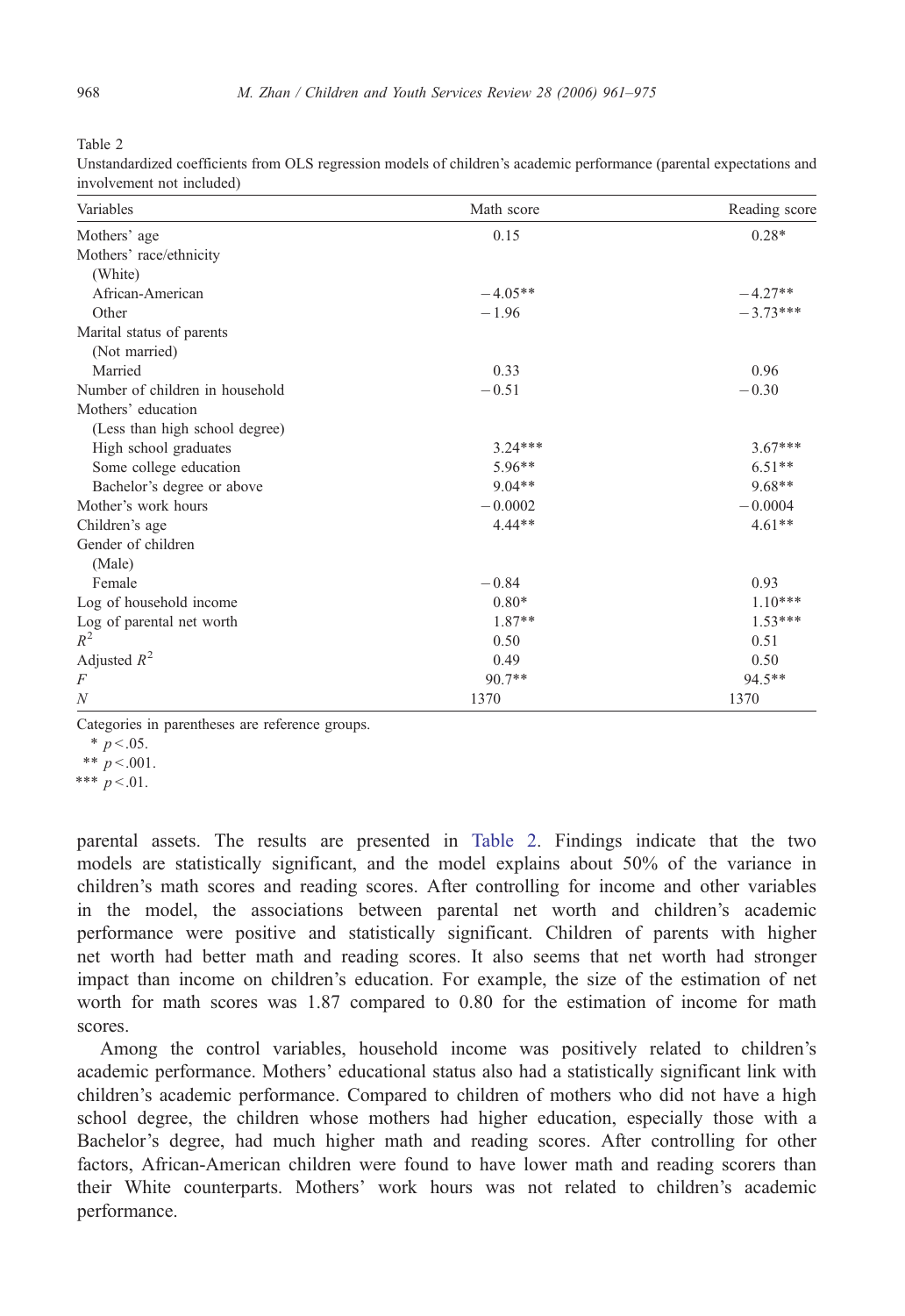<span id="page-8-0"></span>Table 3

|                                                  |  |  | (a) Unstandardized coefficients from OLS Regression Models of Children's Math Scores |  |
|--------------------------------------------------|--|--|--------------------------------------------------------------------------------------|--|
| (parental expectations and involvement included) |  |  |                                                                                      |  |

| Variables                        | Math score |            |            |  |
|----------------------------------|------------|------------|------------|--|
|                                  | Model I    | Model II   | Model III  |  |
| Mothers' age                     | 0.15       | 0.15       | 0.14       |  |
| Mothers' race/ethnicity          |            |            |            |  |
| (White)                          |            |            |            |  |
| African-American                 | $-4.05*$   | $-4.28*$   | $-4.09*$   |  |
| Other                            | $-1.96$    | $-1.67$    | $-1.59$    |  |
| Marital status of parents        |            |            |            |  |
| (Not married)                    |            |            |            |  |
| Married                          | 0.33       | 0.03       | 0.36       |  |
| Number of children in household  | $-0.51$    | $-0.31$    | $-0.34$    |  |
| Mothers' education               |            |            |            |  |
| (Less than high school degree)   |            |            |            |  |
| High school graduates            | $3.24**$   | 1.99       | 1.99       |  |
| Some college education           | $5.96*$    | $3.78**$   | $3.77**$   |  |
| Bachelor's degree or above       | $9.04*$    | $6.50*$    | $6.51*$    |  |
| Mother's work hours              | $-0.0002$  | $-0.0003$  | $-0.0003$  |  |
| Children's age                   | $4.44*$    | $4.41*$    | $4.35*$    |  |
| Gender of children               |            |            |            |  |
| (Male)                           |            |            |            |  |
| Female                           | $-0.84$    | $-1.46***$ | $-1.47***$ |  |
| Log of household income          | $0.80***$  | $0.53***$  | $0.43***$  |  |
| Log of parental net worth        | 1.87*      | $1.36***$  | $1.36***$  |  |
| Mothers expectations             |            | $2.79*$    | $2.79*$    |  |
| Parental involvement at school   |            |            | 0.13       |  |
| Parental supervision of homework |            |            | 0.20       |  |
| $R^2$                            | 0.50       | 0.52       | 0.52       |  |
| Adjusted $R^2$                   | 0.49       | 0.51       | 0.51       |  |
| $\overline{F}$                   | 90.7*      | 92.8*      | 79.52*     |  |
| N                                | 1370       | 1370       | 1370       |  |

(b) Unstandardized coefficients from OLS Regression Models of Children's Reading Scores (parental expectations and involvement included)

| Variables                       | Reading score |           |            |  |
|---------------------------------|---------------|-----------|------------|--|
|                                 | Model I       | Model II  | Model III  |  |
| Mothers' age                    | $0.28***$     | $0.28***$ | $0.26***$  |  |
| Mothers' race/ethnicity         |               |           |            |  |
| (White)                         |               |           |            |  |
| African-American                | $-4.27*$      | $-4.51*$  | $-4.19*$   |  |
| Other                           | $-3.73**$     | $-3.56**$ | $-3.27***$ |  |
| Marital status of parents       |               |           |            |  |
| (Not married)                   |               |           |            |  |
| Married                         | 0.96          | 0.62      | 0.83       |  |
| Number of children in household | $-0.30$       | $-0.16$   | $-0.15$    |  |
| Mothers' education              |               |           |            |  |
| (Less than high school degree)  |               |           |            |  |
| High school graduates           | $3.67**$      | $2.24***$ | $2.23***$  |  |
| Some college education          | $6.51*$       | $3.83**$  | $3.79**$   |  |
| Bachelor's degree or above      | $9.68*$       | $6.50*$   | $6.65*$    |  |

(continued on next page)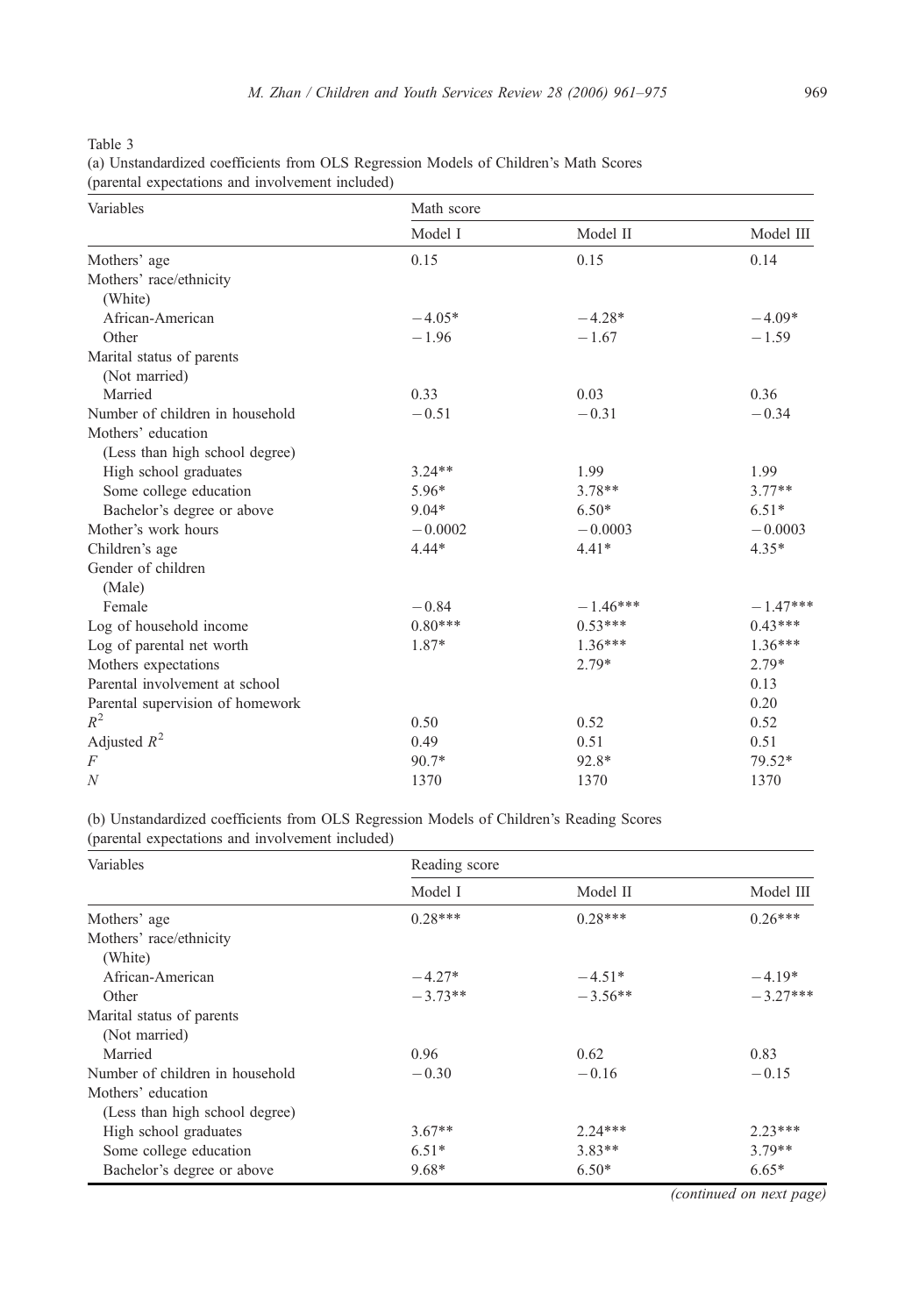| (b) Unstandardized coefficients from OLS Regression Models of Children's Reading Scores<br>(parental expectations and involvement included) |            |            |           |  |
|---------------------------------------------------------------------------------------------------------------------------------------------|------------|------------|-----------|--|
| Variables                                                                                                                                   | Math score |            |           |  |
|                                                                                                                                             | Model I    | Model II   | Model III |  |
| Mother's work hours                                                                                                                         | $-0.0004$  | $-0.00005$ | $-0.0006$ |  |
| Children's age                                                                                                                              | $4.61*$    | $4.56*$    | $4.49*$   |  |
| Gender of children                                                                                                                          |            |            |           |  |
| (Male)                                                                                                                                      |            |            |           |  |
| Female                                                                                                                                      | 0.93       | 0.21       | 0.12      |  |
| Log of household income                                                                                                                     | $1.10**$   | $0.75***$  | $0.73***$ |  |
| Log of parental net worth                                                                                                                   | $1.53**$   | $1.08***$  | $1.07***$ |  |
| Mothers expectations                                                                                                                        |            | $3.24*$    | $3.24*$   |  |
| Parental involvement at school                                                                                                              |            |            | 0.10      |  |
| Parental supervision of homework                                                                                                            |            |            | $0.23***$ |  |
| $R^2$                                                                                                                                       | 0.51       | 0.54       | 0.54      |  |
| Adjusted $R^2$                                                                                                                              | 0.50       | 0.53       | 0.53      |  |
| F                                                                                                                                           | $94.5*$    | $100.1*$   | $85.61*$  |  |
| $\boldsymbol{N}$                                                                                                                            | 1370       | 1370       | 1370      |  |

Table 3 (continued)

Categories in parentheses are reference groups.

\*\*\*  $p < 0.05$ .

#### 4.3. Parental expectations and involvement and children's education

In order to examine possible associations between parental expectations and involvement and children's outcomes, mothers' expectations and parental involvement with their children were added sequentially to the regression models on math and reading scores. Results are presented in Ta[ble 3a \(r](#page-8-0)esults of regression models on math scores) and b (results of regression models on reading scores). For each dependent variable, model I shows the relationship of parental assets to children's outcomes, excluding their expectations and involvement in the model. Model II estimates the same relationship, including parental expectations, and Model III included both parent expectations and involvement. The estimates of all three models include the same set of control variables.

Results show that the relationship between mothers' expectations and children's academic performance was positive and statistically significant. Higher maternal expectations for educational achievement were associated with higher math and reading scores. After adding parental expectations in the model, net worth was still related to children's performance, but the size of the estimate for math scores declines from 1.87 to 1.36 (about 27%), and the size of the estimate for reading scores dropped from 1.53 to 1.08 (about 30%). This indicates that about one-third of the relation between parental assets and children's education is accounted for by the impact of expectations on children's educational performance. After expectations were entered, the associations between education, income and children's scores also dropped, suggesting expectations may also be a mediator of the relations between income, education and children's academic performance.

Model III in Ta[ble 3](#page-8-0) shows that parental involvement of school activities was not related to children's academic performance. Parental supervisions of children's homework at home was

 $*$  p < 001.

<sup>\*\*</sup>  $p < .01$ .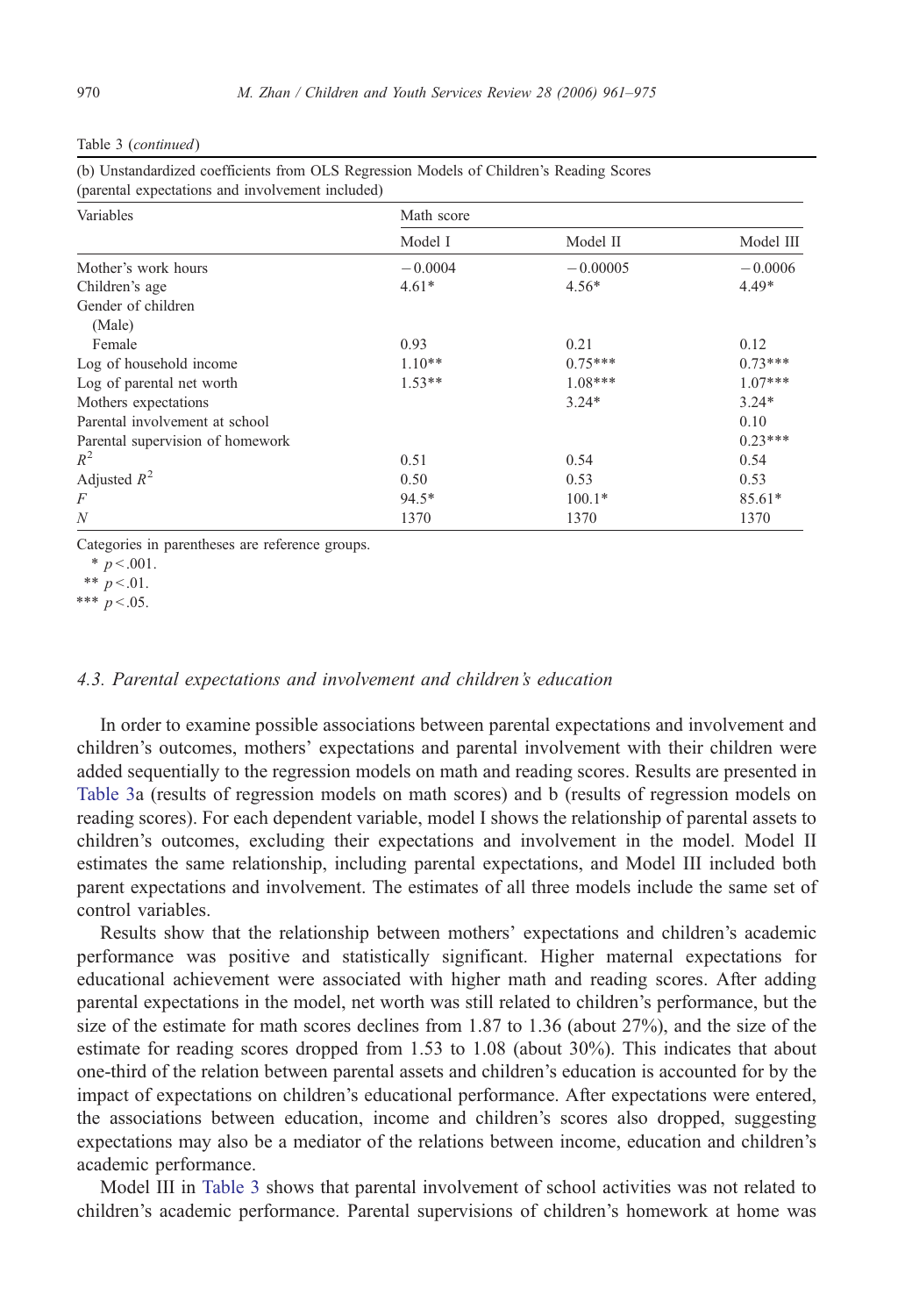<span id="page-10-0"></span>related to children's reading score, but not significantly related to their math score. Adding the two variables on parental involvement into the models resulted in little or no reduction of coefficients for assets or for expectations, indicating that the relation between assets or expectations and children's academic performance was not mediated by parental involvement.

## 4.4. Assets and parental expectations and involvement

In order to examine the relationship between parental assets and their expectations and involvement of children's education, mothers' expectations, parental involvement of school activities, and parental supervision of homework at home was each regressed on control variables and net worth. The results are presented in Table 4. The model on expectations is statistically significant and explains about 20% of variance in the dependent variable. Parental assets was positively related to expectations—those who had higher net worth also had higher expectations of their children's education, confirming that expectations is a mediator on the relationship between assets and children's educational performance.

Several control variables, including household income, parental marital status, and mothers' education, number of children in households, and children's gender, were also related to expectations. Specifically, household income was positively related to mothers' expectations.

Table 4

Unstandardized coefficients from OLS regression models of parental expectations and involvement

| Variables                       |            | Expectations Parental involvement at school | Parental supervision of homework |
|---------------------------------|------------|---------------------------------------------|----------------------------------|
| Mothers' age                    | $-0.004$   | $-0.09*$                                    | $-0.01$                          |
| Mothers' race/ethnicity         |            |                                             |                                  |
| (White)                         |            |                                             |                                  |
| African-American                | 0.11       | 0.63                                        | 0.97                             |
| Other                           | $-0.11$    | 0.59                                        | 0.18                             |
| Marital status of parents       |            |                                             |                                  |
| (Not married)                   |            |                                             |                                  |
| Married                         | $0.13*$    | $0.69**$                                    | $0.51**$                         |
| Number of children in household | $-0.08**$  | $-0.09$                                     | $-0.11$                          |
| Mothers' education              |            |                                             |                                  |
| (Less than high school degree)  |            |                                             |                                  |
| High school graduates           | $0.44***$  | 0.64                                        | 0.17                             |
| Some college education          | $0.76***$  | 0.77                                        | 0.13                             |
| Bachelor's degree or above      | $0.93***$  | $1.14*$                                     | 0.08                             |
| Mother's work hours             | $-0.00003$ | $-0.0003**$                                 | $-0.00002$                       |
| Children's age                  | 0.01       | $-0.08$                                     | $-0.15***$                       |
| Gender of children              |            |                                             |                                  |
| (Male)                          |            |                                             |                                  |
| Female                          | $0.22***$  | $-0.16$                                     | 0.02                             |
| Log of household income         | $0.11***$  | 0.05                                        | 0.14                             |
| Log of parental net worth       | $0.19***$  | $0.33*$                                     | 0.19                             |
| $R^2$                           | 0.23       | 0.05                                        | 0.04                             |
| Adjusted $R^2$                  | 0.22       | 0.04                                        | 0.03                             |
| $\boldsymbol{F}$                | $27.72***$ | $4.09***$                                   | $4.10***$                        |
| N                               | 1370       | 1370                                        | 1370                             |

Categories in parentheses are reference groups.

\*\*\*  $p < .001$ .

<sup>\*</sup>  $p < .05$ .

<sup>\*\*</sup>  $p < .01$ .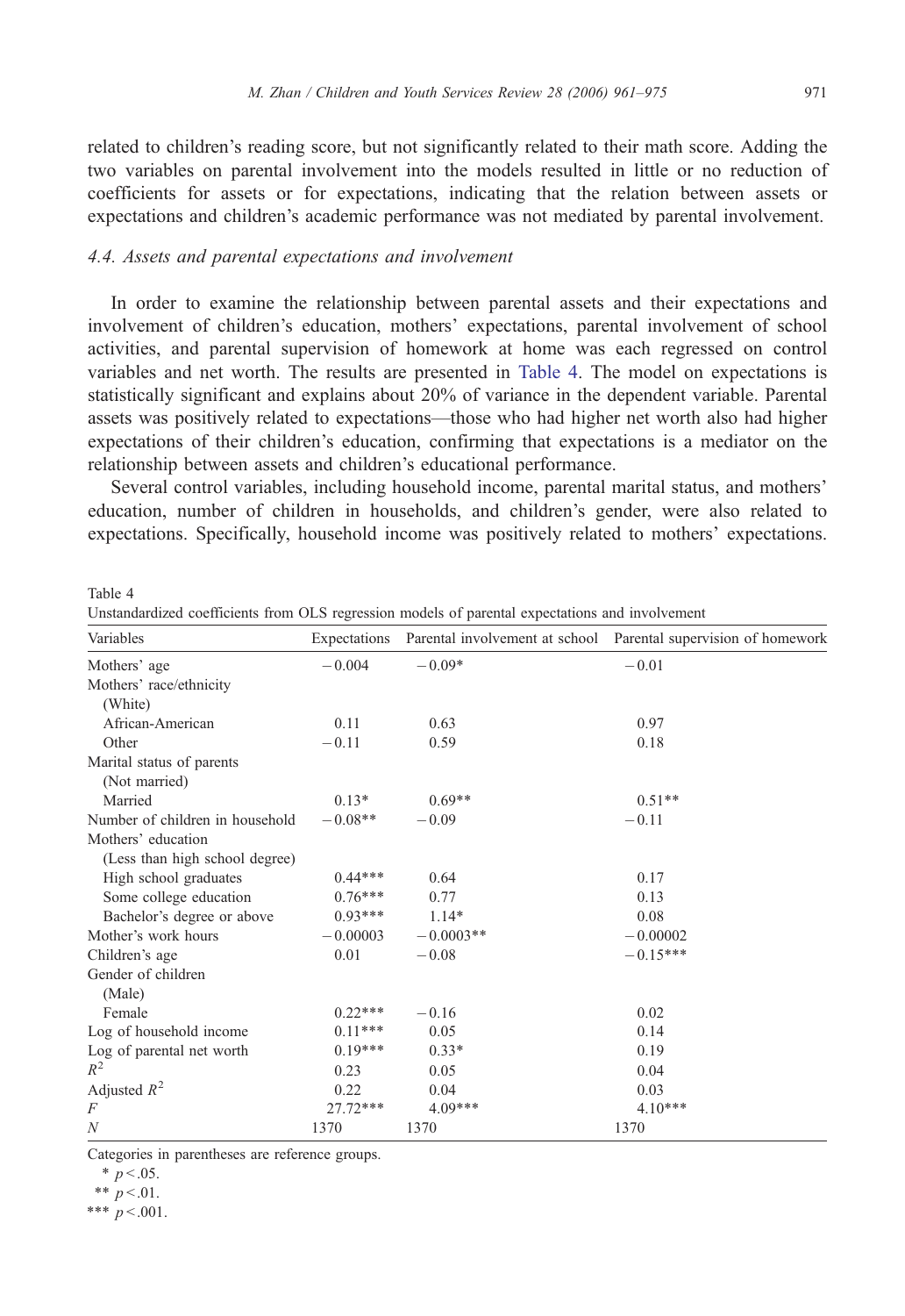Compared to those without a high school degree, mothers who were high school graduates had higher expectations, and mothers with postsecondary education (especially those with a bachelor's degree) had even higher expectations of their children's educational achievement. Married mothers had higher expectations than non-married mothers. The more children living in the household, the lower mothers' expectations are. Finally, mothers of female children tended to have higher expectations.

Ta[ble 4](#page-10-0) shows that parental assets were also positively related to parental involvement of school activities, but not related to parental homework supervision at home. Among the control variables, education was positively related to parental involvement at school-mothers who had a Bachelor's degree were more likely to get involved than who had less than a high school degree. Compared to non-married parents, married parents were more involved in children's activities at school and also spent more time supervising children's homework at home.

# 5. Discussions

The findings of this research are consistent with previous studies demonstrating that parental assets are positively related to children's educational performance, after controlling for income and other parent characteristics (e.g., Co[nley, 2001; Williams, 2004; Zhan & Sherraden, 2003\).](#page-13-0) This provides some evidence that income and assets are connected but different concepts. Therefore, in studies of children's education or other child well-being, including measures of parental assets may contribute new information in addition to the data on household income. Models that seek to explain the impact of economic resources on family outcomes may be underspecified if they include income but not assets.

In addition, the results also show that assets of parents were positively associated with their expectations and involvement of school activities. This may serve as tentative evidence that assets have positive attitudinal and behavioral effects (Ya[dama & Sherraden, 1996\). E](#page-14-0)specially, parental assets were strongly associated with their expectations. Parent expectations of their children's success in life are not only an expression of their perception of the world around them but also an expression of their assessment of their ability to supervise and invest in the future of their children. Thus, the positive link between parental assets and expectations indicates that assets may change the way people view the world and perhaps also the way world responds to them.

Furthermore, after controlling for expectations, this study found that the relationship between parental assets and children's education remained statistically significant, but the coefficients of assets were moderately reduced. This indicates that parental expectations partially mediate the associations of assets and children's educational performance. This result supports the hypothesis that assets may first help enhance future orientation, then in turn improve other social and economic outcomes (Sh[erraden, 1991; Shobe & Page-Adams, 2001\).](#page-14-0)

Since numerous studies have found positive impact of parental expectations or involvement on their children's educational achievement, the positive associations between assets and expectations and involvement at school are also important in a very practical sense. In addition, the results of this study also tentatively suggest that the relationship between mothers' assets and children's educational outcomes operates partially through expectations. This may provide some insight into the mechanisms that transmit the effects of parental assets on children's well-being.

Compared to parent expectations, the links between parental assets and parental involvement were weaker. Assets was related to parental involvement at school, but not related to parent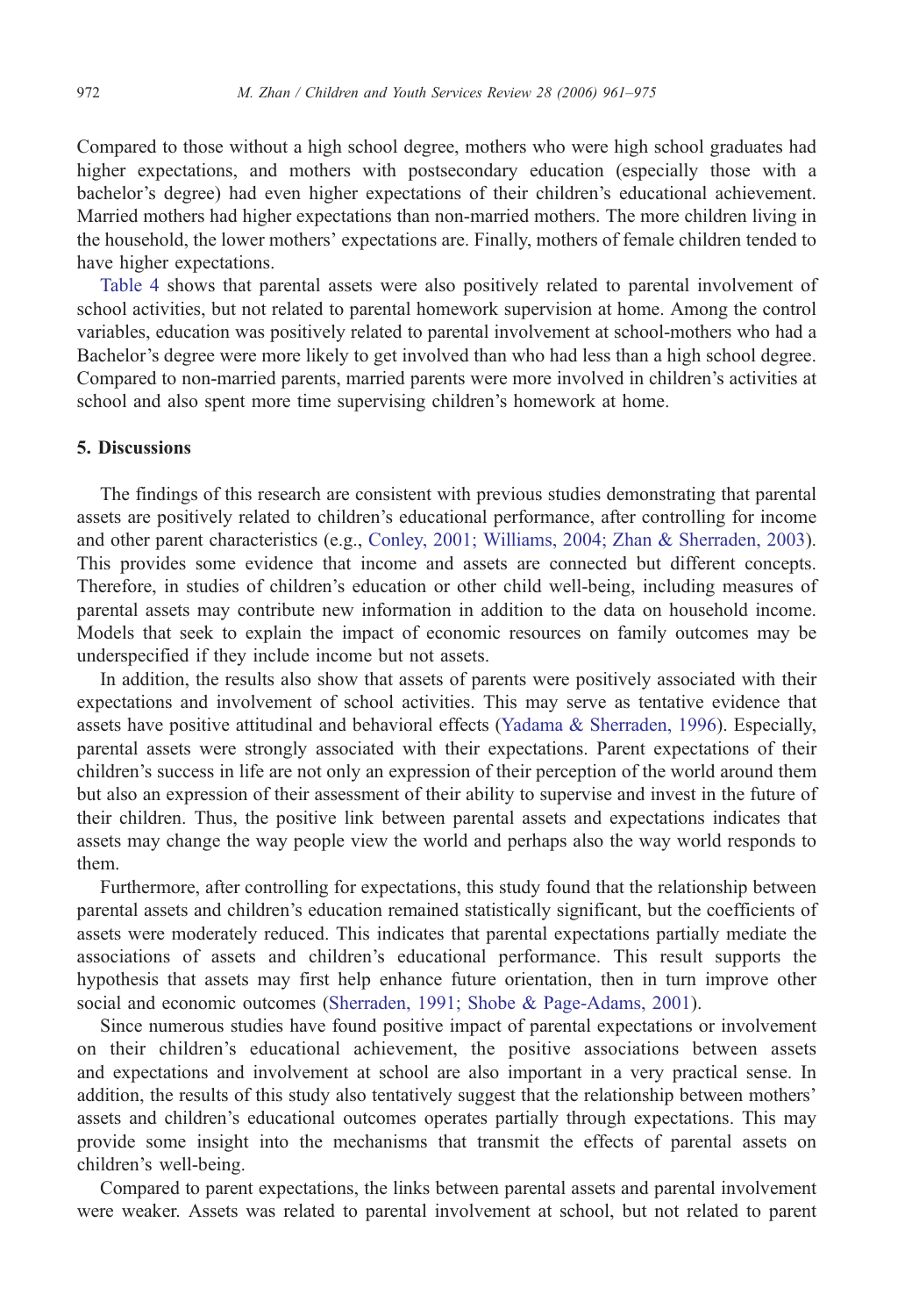supervision of homework. The association between parental involvement and children's academic performance was also weaker. For example, parental involvement was not related to math or reading scores, and parent supervision of homework was only related to children's reading scores. These findings are somewhat consistent with previous studies indicating parental expectations and attitudes, compared to specific behaviors such as involvement in school activities, had stronger impact on children's education (Fa[n & Chen, 2001; Reynolds & G](#page-13-0)ill, 1994). These results may be also partly due to measurement limitations on parental involvement, which was reported by students rather than by independent observation. While some studies indicate that student ratings possibly are the most appropriate ratings on parental involvement (e.g., K[eith, 1991\), o](#page-13-0)ne study found that student ratings of parent involvement in school were not consistent with parent or teacher ratings (Re[ynolds, 1992\).](#page-14-0)

Some findings on control variables are worth mentioning. First, after controlling for parent economic status, mother's education was positively related to their expectations and child's educational performance, and this link was partially through mother's expectations. Mother's education was also related to parental involvement at school. Consistent with previous studies (e.g., D[uncan, Brooks-Gunn & Klebanov, 1994\), th](#page-13-0)ese findings underscore the importance of intergenerational impact of mothers' education in children's outcomes.

Second, mothers' work hours had no impact on child's educational performance and were negatively related to their involvement of school activities. It is possible that mothers working more hours may have less time to involve in child's school activities. Previous studies also indicated that the impact of maternal employment on children's education depended on the nature and quality of their work (e.g., Pa[rcel & Menaghan, 1997\). F](#page-14-0)urther research in this area can help understand how mother's work affects parenting practice and children's outcomes. Finally, after controlling for income, assets and other parent characteristics, African-American children still had lower math and reading scores than white children. The mechanisms that may help explain their lower educational performance merit further investigations.

These analyses are subject to several limitations. First of all, while causal ordering was established between parental assets and their expectations and involvement and child's educational performance, possible alternative explanations exist. For example, asset accumulation could result from a wide range of personal, family, and community characteristics. All these factors could independently affect children's education and parenting practices. It is not possible to control for all these factors in regression analyses.

Secondly, as discussed earlier, this study has some measurement limitations. Parental expectations was reported by mothers, and parental involvement was reported by children. Reliance on mother or child reports for these variables suggests the possibility that unmeasured biases were introduced. Mothers, for example, might overestimate their expectations due to social desirability.

Finally, these analyses are also limited in the way that they investigate mediating factors through which assets affects children's education. It is possible that there are additional mechanisms, for example, parental money investment, that mediate the relationship between assets and children's education. Further studies using data with these variables available can help explore these relationships. Further research also needs to continue investigating possible pathways through which parental expectations affect children's well-being.

Despite such caveats, the findings of positive relationships between assets with parental expectations and involvement and children's educational outcomes lend support for policies that promote asset accumulation as a strategy to improve educational status of children. In addition to approaches of income supplementation and human capital development, efforts to enhance the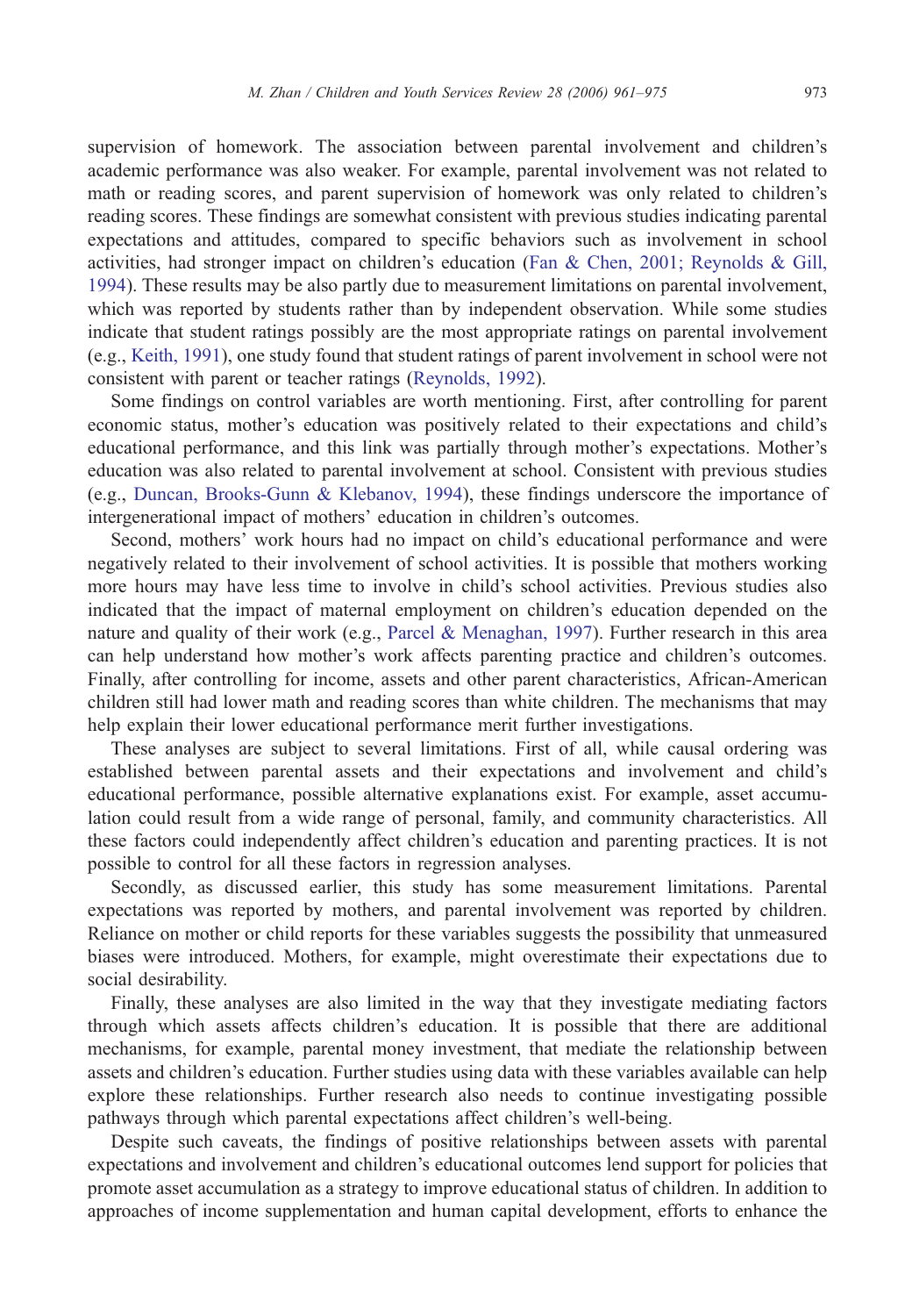<span id="page-13-0"></span>educational outcomes and other well-being of children should perhaps also focus on helping families to build economic assets. As one of such strategies, for example, Individual Development Accounts (IDAs) have been designed to promote asset accumulation for lowincome families. IDAs are special savings account, and account holders receive matching funds as they save for specified purposes including first-home purchase, small business start-up, and going to college (either for themselves or for their children). While the number of participants of IDAs is relatively small, over 40 states now have an IDA program of some type. If these or similar asset-building programs can go to large scale, they may have the potential to help families build assets, enhance parental future orientation, and improve children's well-being.

# References

- Aaronson, D. (2000). A note on the benefits of homeownership. Journal of Urban Economics, 47(3), 356-369.
- Axinn, W., Duncan, G., & Thornton, A. (1997). The effects of parents' income, wealth, and attitudes on children's completed schooling and self-esteem. In G. Duncan, & J. Brooks-Gunn (Eds.), Consequences of growing up poor (pp.  $518 - 540$ ). New York: Russell Sage Foundation.
- Barnard, W. M. (2004). Parent involvement in elementary school and educational attainment. Children and Youth Services Review, 26, 39-62.
- Baron, R. M., & Kenny, D. A. (1986). The moderator–mediator variable distinction in social psychological research: Conceptual, strategies, and statistical considerations. Journal of Personality and Social Psychology, 51(6), 1173 – 1182.
- Becker, G. S. (1991). A treatise on the family. Cambridge, MA: Harvard University Press.
- Becker, G. S. (1993). Human capital: A theoretical and empirical analysis, with special reference to education. Chicago: University of Chicago Press.
- Becker, G. S., & Tomes, N. (1986). Human capital and the rise and fall of families. Journal of Labor Economics, 43, PS1 – PS39.
- Blau, D. M. (1999). The effect of income on child development. Review of Economics and Statistics, 81(2), 261-276.
- Center for Human Resource Research (2001). NLSY79 user's guide: A guide to the 1979–2000 National Longitudinal Survey of Youth data. Columbus, OH: The Ohio State University.
- Conley, D. (2001, January). Capital for college: Parental assets and postsecondary schooling. Sociology of Education, 74,  $59 - 72.$
- DiPasquale, D., & Glaeser, E. L. (1999). Incentives and social capital: Are homeowners better citizens? Journal of Urban Economics, 45(2), 354 – 384.
- Duncan, G., Brooks-Gunn, J., & Klebanov, P. (1994). Economic deprivation and early childhood development. Childhood Development, 65, 296-318.
- Duncan, G., Brooks, J., Yeung, W., & Smith, J. (1998). How much does childhood poverty affect the life chances of children. American Sociological Review, 63, 406-423.
- Fan, X., & Chen, M. (2001). Parental involvement and students academic achievement: A meta-analysis. *Educational* Psychology Review,  $13(1)$ ,  $1-22$ .
- Furstenberg, F., & Hughes, M. (1995). Social capital and successful development among at-risk youth. Journal of Marriage and the Family, 57, 580-592.
- Green, R. K., & White, M. J. (1997). Measuring the benefits of homeowning: Effects on children. Journal of Urban Economics, 41(3), 441 – 461.
- Hanson, T., McLanahan, S., & Thomson, E. (1997). Economic resources, parental practices, and children's well-being. In G. Duncan, & J. Brooks-Gunn (Eds.), Consequences of growing up poor (pp. 190–238). New York: Russell Sage Foundation.
- Haveman, R., & Wolfe, B. (1994). Succeeding generations: On the effects of investment in children. New York: Russell Sage Foundation.
- Hill, M., & O'Neill, J. (1994). Family endowments and the achievement of young children with special reference to the underclass. The Journal of Human Resources, 29(4), 1064-1100.
- Kane, T. J. (1994). College entry by Blacks since 1970: The role of college costs, family background, and the returns to education. Journal of Political Economy, 102(5), 878-907.
- Keith, T. Z. (1991). Parent involvement and achievement in high school. Advances in Reading/Language Research, 5,  $125 - 141.$